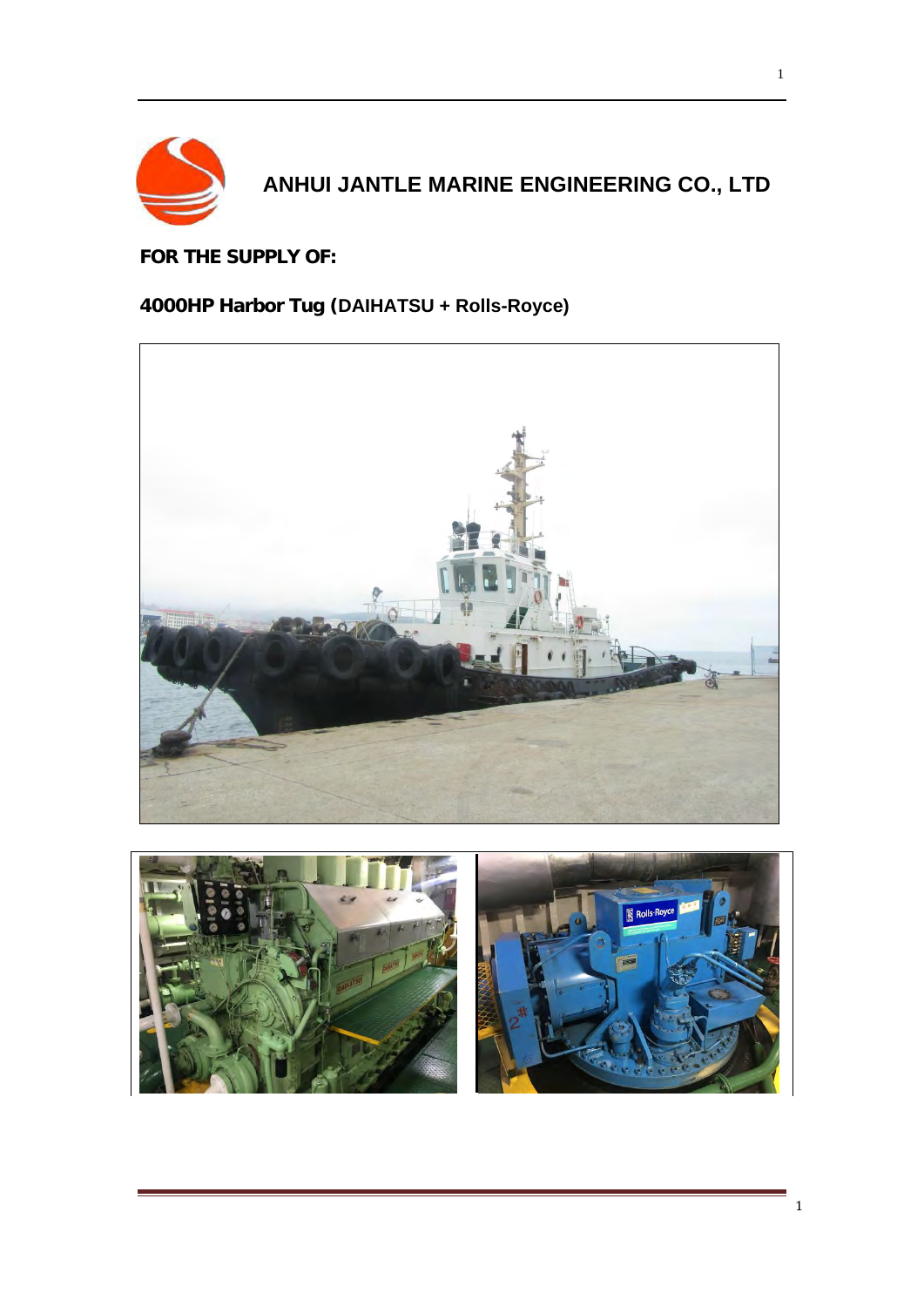![](_page_1_Picture_0.jpeg)

**ISSUED DATE: Feb.28 th, 2019**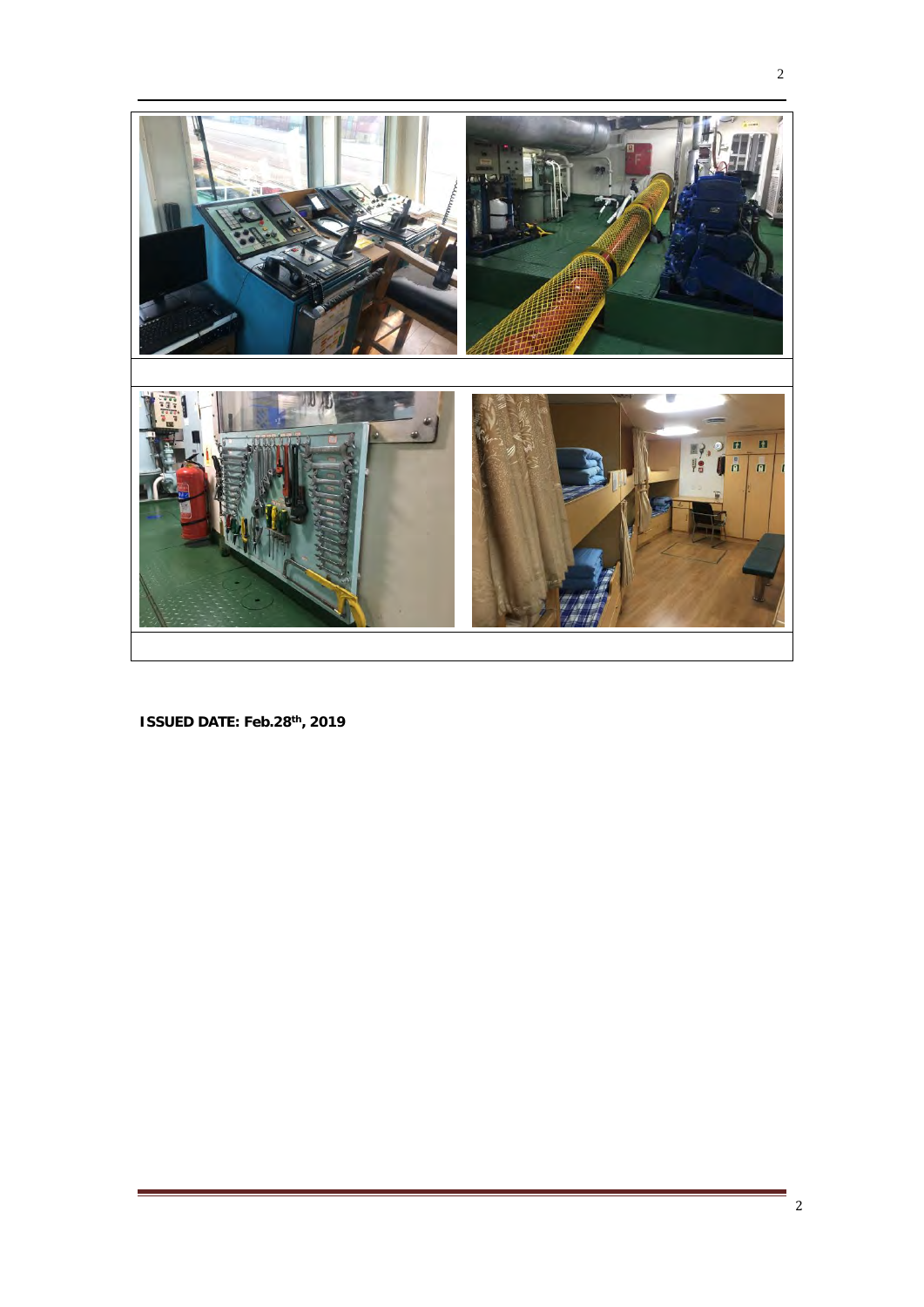![](_page_2_Picture_0.jpeg)

# **ANHUI JANTLE MARINE ENGINEERING CO., LTD**

## **SPECIFICATION**

| 1. Main Particulars:         |                                        |
|------------------------------|----------------------------------------|
| Length Overall:              | 33.98m                                 |
| <b>Beam Moulded:</b>         | $10.00 \text{ m}$                      |
| <b>Depth Moulded:</b>        | 4.50 m                                 |
| Max Draft:                   | 3.40m                                  |
| Speed:                       | 13.0Knots                              |
| <b>Bollard Pull:</b>         | Pull Ahead Max. 50T, Pull Aft Max. 42T |
| Endurance:                   | 1500 Nautical Miles @ 12.5 Knots       |
| Accommodation:               | 14 Men                                 |
| <b>Fuel Oil Capacity:</b>    | 80 Cubic Meters                        |
| <b>Fresh Water Capacity:</b> | 46 Cubic Meters                        |
| GRT:                         | 378t                                   |
|                              |                                        |

#### **2. Main Engines:**

#### **DAIHATSU Japan**

Type: 6DKM-26 Power rated: 2000PSx750rpm, 2 sets

#### **3. Propulsion:**

#### **Rolls-Royce Finland**

Type: AQM US205/3000 FP, Z-drive propeller 360° maneuverability, Power rated: 2000PSx750rpm, 2 sets

#### **4.Generator sets:**

#### **SHANGHAI HENGJIN POWER TECHNOLOGY CO., LTD**

Power rated: 80 kW, 400V 3-wire, 2 sets.

### **5.Anchor Windlass/Towing winch:**( Electric-Hydraulic Driven)

#### **MANABLE ZOKI Japan2, sets**

 Gypsy Wheel: Φ24mm 3.5Tx10m/min Towing Drum: 3.0t/1.5t x 25m/50m/min Drum Capacity:  $\phi$ 110×120m Break Power: 60t Anchor&Anchor Chain: anchor 2×700kg, dia 24mm.